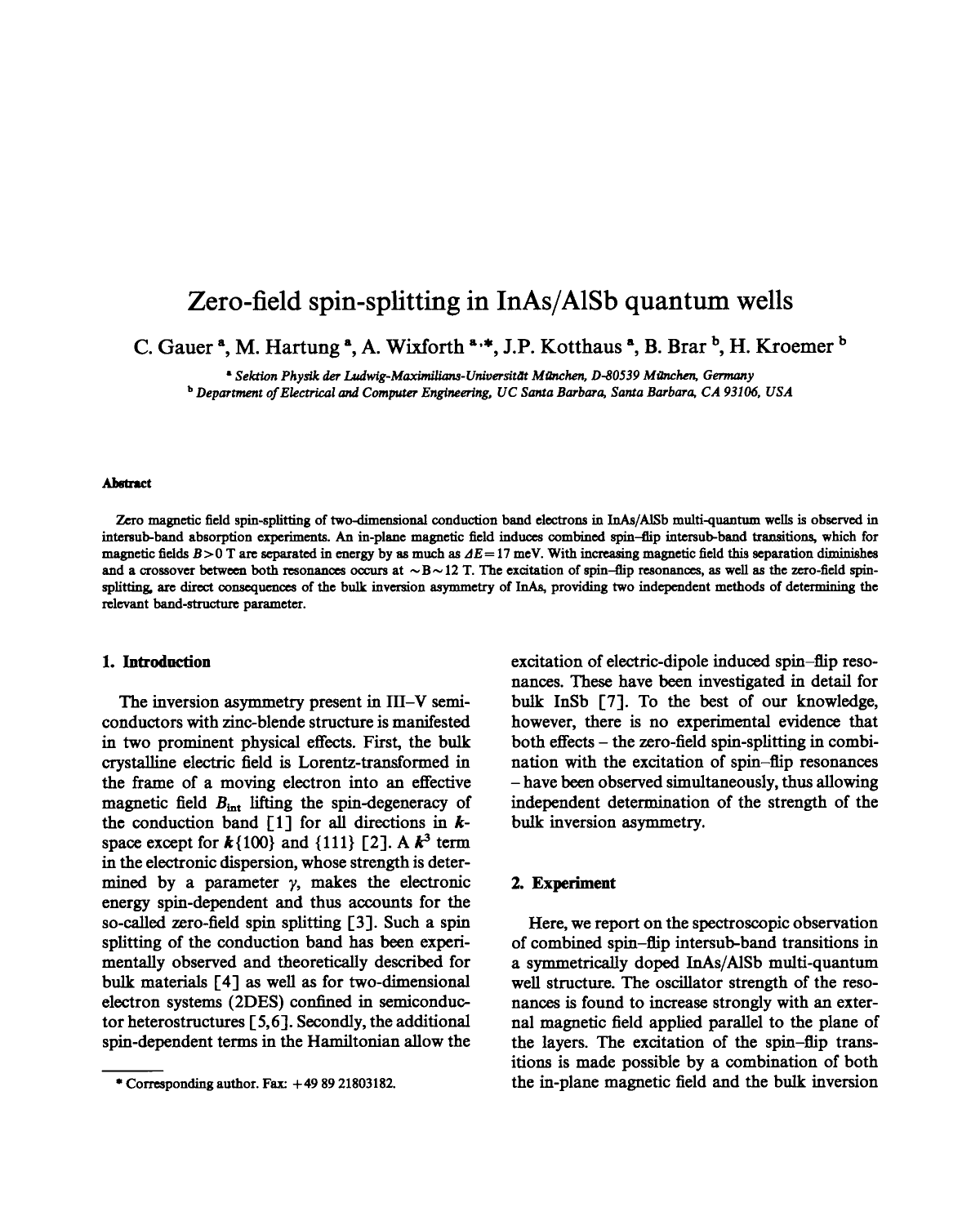asymmetry of InAs [8]. In the framework of an eight-band matrix Hamiltonian, the resonance strength is determined by inversion asymmetry terms  $\propto G P_i P_j$  with the canonical momentum  $P_{i,j}$ and  $i, j \in x, y, z \quad [8]$ . The combined spin-flip intersubband transitions remain spin-split even for  $B\rightarrow 0$  [9] with a large energetic separation of  $AE = 17$  meV. This is caused by the high carrier density (large  $k$  vector) in our samples and the narrow band gap of InAs. Hence, we are able to determine directly the material constant  $\gamma$ , as the spin-splitting at finite magnetic fields is about an order of magnitude larger than the magnetic ener-

gies in the experiment. Thus the oscillator strength of the excitations and the zero-field splitting constitute two different methods to deduce experimentally the strength of the bulk inversion asymmetry.

The InAs/A1Sb multi-quantum well structures were grown on a GaAs substrate followed by a  $1 \mu m$  AISb buffer and a ten-period superlattice [10] to accommodate the strain between the substrate and the active layers. The 20-period multiquantum well consists of 15 nm InAs layers stacked between Te-6-doped A1Sb barriers of 10 nm width. Hall-effect measurements at low temperatures revealed a carrier density per well of  $N_s = 2.5 \times 10^{12}$  cm<sup>-2</sup>.

Mid-infrared (MIR) spectra were taken using a rapid scan Fourier transform spectrometer with the sample mounted in multiple reflection path geometry (MR\_PC, inset of Fig. 1). Experimentally, we determined the relative change in MIR transmission  $T(B \neq 0)/T(B=0)$  of the unpolarized radiation for different in-plane magnetic fields B. All experiments were performed at low temperatures  $(T=4.2 \text{ K}).$ 

In Fig. 1 we depict typical relative transmission spectra taken at different in-plane magnetic fields  $B \le 13$  T ratioed against a reference spectrum at  $B = 0$  T. We observe two well-separated resonances (I and II), both of which gain oscillator strength as the field is increased. There is no resonant absorption of the 2DEG detectable at  $B=0$  T, which could be confirmed in a separate experiment by ratioing against a reference substrate. As the magnetic field is increased, the low-energy resonance (I) shifts to higher energies, whereas the



Fig. 1. Relative transmission spectra for  $B \le 13$  T with  $\Delta B = 1$  T in the multiple reflection path geometry (inset). At high magnetic fields two resonances (I and 1I) can be seen which both gain oscillator strength as the field is increasod. At low fields resonance I splits into two lines, giving experimental evidence for a zero-field spin-splitting.

position of the high-energy line (II) remains almost constant.

This peculiar magnetic-field dependence of the observed resonances has been observed and described in detail for a similar structure mounted in Voigt geometry [8]. We found that the radiation component perpendicular to the magnetic field induces both spin-conserving as well as spin-flip transitions. In these terms, line II is a superposition of the two allowed spin-conserving resonances  $|0\uparrow\rangle \rightarrow |1\uparrow\rangle$  and  $|0\downarrow\rangle \rightarrow |1\downarrow\rangle$ , while line I corresponds to a superposition of the spin-flip excitations  $|0\uparrow\rangle \rightarrow |1\downarrow\rangle$  and  $|0\downarrow\rangle \rightarrow |1\uparrow\rangle$ . Both lines I and II are separated in energy by the depolarization shift. While line  $\Pi$  is induced by the parallel magnetic field, the spin-flip transition of line I is made possible by a combination of the parallel magnetic field and the bulk inversion asymmetry of InAs. The combined resonances can only be excited at high  $k_{\parallel}$  values, as the transition matrix elements turn out to be strongly  $k_1$ -dependent.

In MRPC as described here, the magnetic-field orientation is the same as in the Voigt geometry. In contrast to the latter, where we observed only a pronounced asymmetry of line I, this resonance is now split into two well-separated spin-flip transitions (Ia and Ib) at low magnetic fields  $(B \leq 8$  T),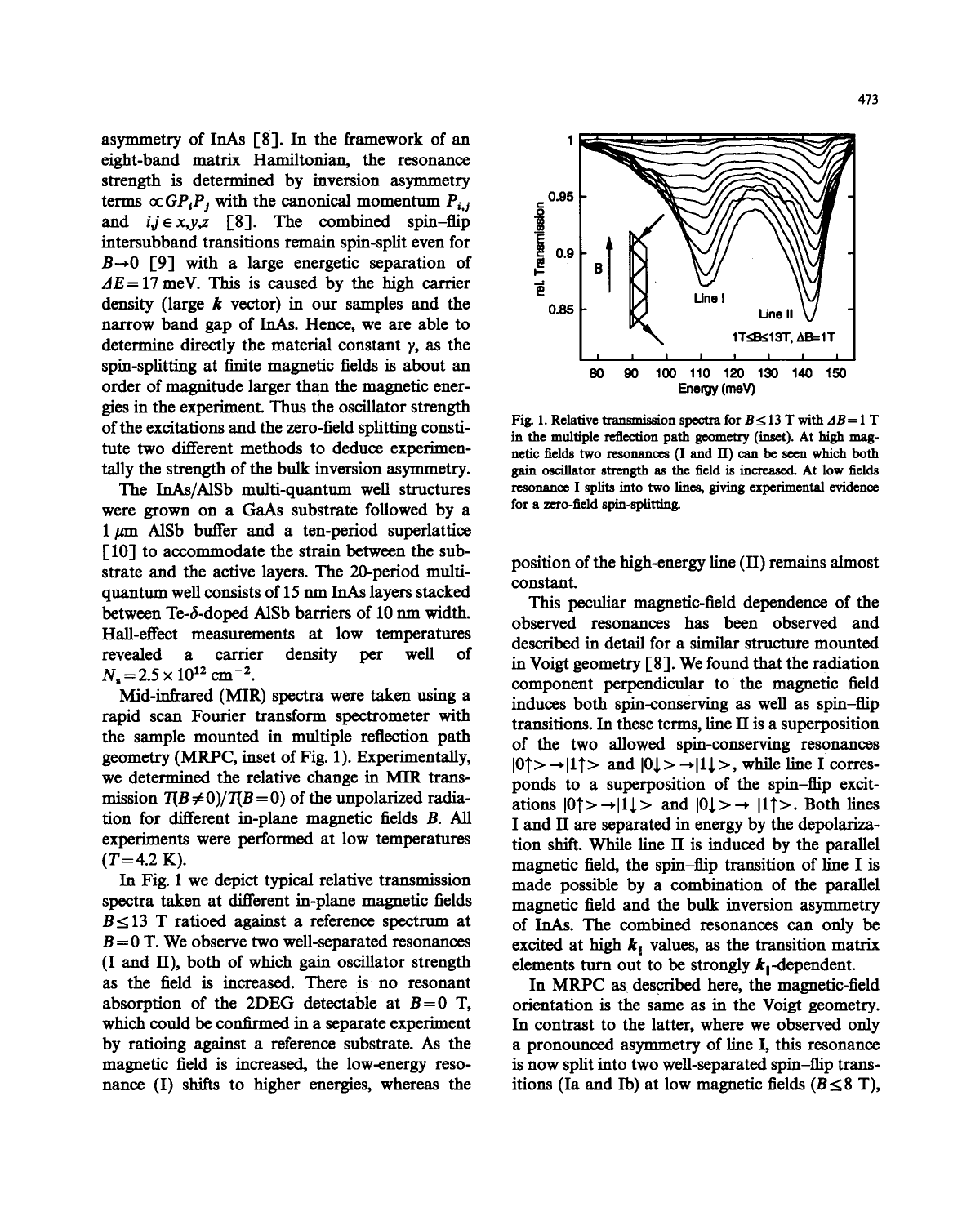as depicted in Fig. 2a. For  $B\rightarrow 0$  the energetic difference is approximately  $AE=17$  meV, and decreases with increasing magnetic field. With increasing  $B$  the low-energy line (Ia) shifts to higher energies, while the position of the high energy transition line (Ib) remains roughly constant up to  $B = 13$  T (Fig. 2b). As can be seen from Fig. 2b, the lines cross each other at  $\sim$  B $\sim$  12 T.

#### 3. Interpretation

Following Eppenga et al. [11], the zero-field spin splitting  $\Delta E$  may be expressed as

$$
\Delta E = 2\gamma \sqrt{\mathbf{k}_x^2 \left(\mathbf{k}_y^2 - \mathbf{k}_z^2\right)^2 + \mathbf{k}_z^2 \left(\mathbf{k}_x^2 - \mathbf{k}_y^2\right)^2},
$$

with a calculated value of  $\gamma$ (InAs) = 130 eV Å<sup>3</sup> [12]. The  $k$  value along the direction of electric confinement y is taken to be  $k_y = \pi/L$  for the ground-state sub-band (well width L), and  $k_x$  and  $k<sub>z</sub>$  denote the in-plane wave vectors. An analogous calculation for the first sub-band with  $k_y = 2\pi/L$ yields the  $k_{\parallel}$  dependence of the splitting between the  $|0-\rangle \rightarrow |1+\rangle$  and  $|0+\rangle \rightarrow |1-\rangle$  combined spin--flip resonances. For  $k \approx k_F$  this calculation agrees reasonably well with the experimentally determined value of the splitting. Therefore, our experiment confirms the calculated value of  $\gamma$  from Ref.  $[12]$ 

We now turn to the comparison of  $\gamma$  as inferred from the zero-field spin-splitting to its value deduced from the magnetic-field dependence of the oscillator strength. In the eight-band matrix formalism the oscillator strength of the combined resonances is well described by the G value of InSb,  $G = 3\hbar^2 / 2m_0$  [8]. According to Cardona et al. [13] the parameter  $\gamma$  can be approximated by

$$
\gamma = \frac{4}{3} \text{ Ghx } \frac{\Delta}{E_{\mathbf{g}}(E_{\mathbf{g}} + \Delta)}.
$$

Taking  $E<sub>g</sub> = 0.42$  eV, the spin-orbit splitting  $\Delta =$ 0.38 eV, and the Kane energy  $2m_0\kappa^2=22.9$  eV, we find  $\gamma = 150$  eV Å<sup>3</sup>. This is in good agreement with the above result of the experiment as well as the theoretical value.

The magnetic-field dependence of the spin-split lines Ia and Ib (Fig. 2b) may be qualitatively understood as follows. The crossover at  $B = 12$  T is a clear signature that the sum of the effective  $g$ factors in the respective sub-bands must be equal to zero. In other words, the Zeeman term cancels the zero-field spin-splitting, causing the effective  $g$ factor to change its sign analogous to the Faraday configuration [3]. This cancellation occurs at different magnetic fields for the two sub-bands because of the different values of  $k$ , and the energydependent g factors.

## **4.** Conclusion

We observe combined spin-flip intersub-band transitions in a parallel magnetic field B which are



Fig. 2. The spin-flip resonances can be clearly resolved at low magnetic fields ( $B \leq 8$  T with  $\Delta B=1$  T). Transition Ib is roughly constant in energy and has a greater oscillator strength (area under the curve) than transition Ia. Line Ia, on the other hand, shifts to higher energies as the magnetic field is increased.